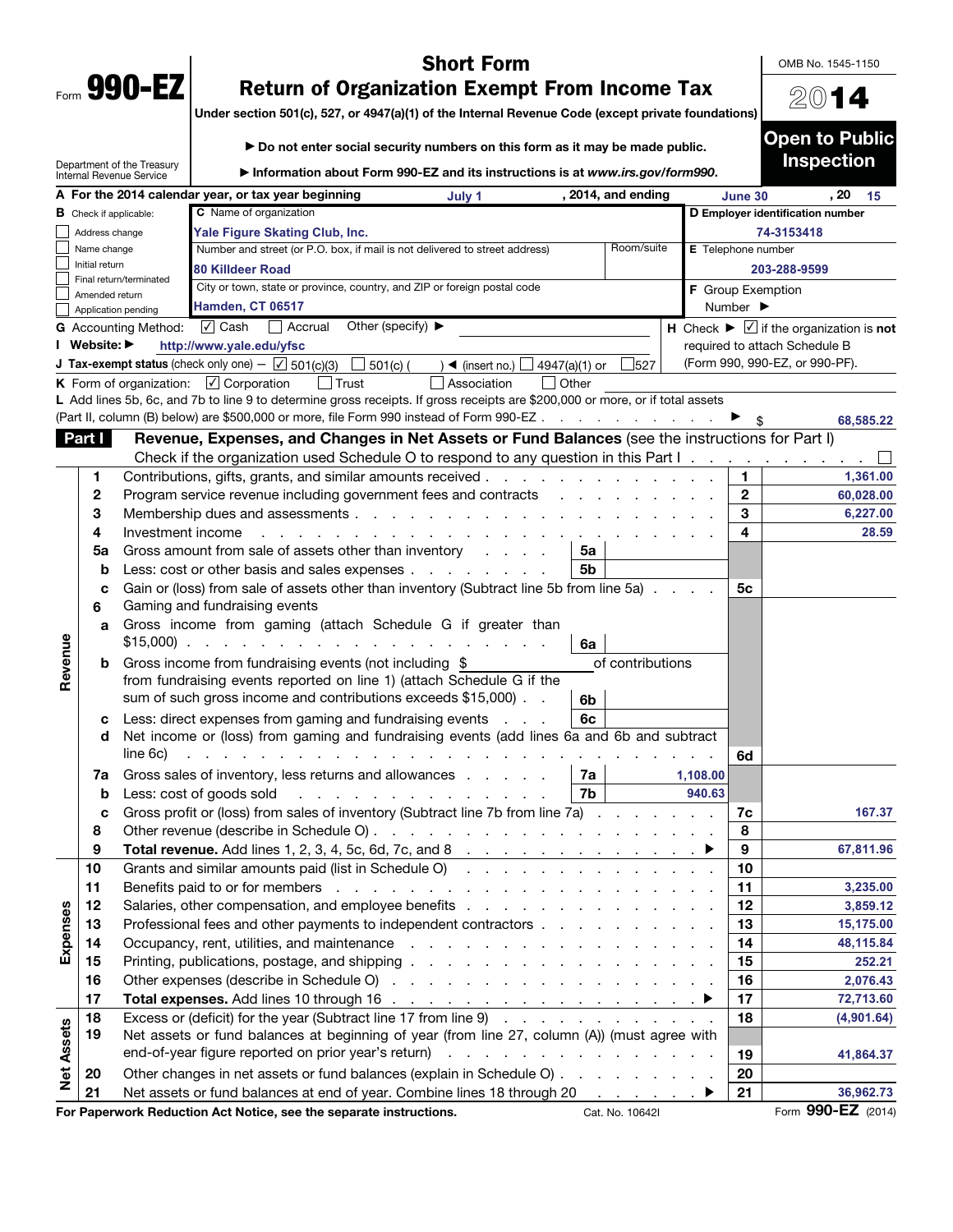|                 | Form 990-EZ (2014)                                                                                                                |                                                      |                                |                                                                           |            | Page 2                                           |
|-----------------|-----------------------------------------------------------------------------------------------------------------------------------|------------------------------------------------------|--------------------------------|---------------------------------------------------------------------------|------------|--------------------------------------------------|
|                 | <b>Balance Sheets</b> (see the instructions for Part II)<br>Part II                                                               |                                                      |                                |                                                                           |            |                                                  |
|                 | Check if the organization used Schedule O to respond to any question in this Part II                                              |                                                      |                                |                                                                           |            |                                                  |
|                 |                                                                                                                                   |                                                      |                                | (A) Beginning of year                                                     |            | (B) End of year                                  |
| 22              | Cash, savings, and investments                                                                                                    |                                                      |                                | 41,696.61 22                                                              |            | 38,224.18                                        |
| 23              | Land and buildings                                                                                                                |                                                      |                                |                                                                           | 23         |                                                  |
| 24              | Other assets (describe in Schedule O)                                                                                             |                                                      |                                | 1,255.00 24                                                               |            | $\bf{0}$                                         |
| 25              | Total assets                                                                                                                      |                                                      |                                | 42,951.61 25                                                              |            | 38,224.18                                        |
| 26              | Total liabilities (describe in Schedule O)                                                                                        | and the state of the state of the state of the       |                                | 1,087.24 26                                                               |            | 1,261.45                                         |
| 27              | Net assets or fund balances (line 27 of column (B) must agree with line 21)                                                       |                                                      |                                | 41,864.37 27                                                              |            | 36,962.73                                        |
| Part III        | Statement of Program Service Accomplishments (see the instructions for Part III)                                                  |                                                      |                                |                                                                           |            |                                                  |
|                 | Check if the organization used Schedule O to respond to any question in this Part III                                             |                                                      |                                | $\overline{\mathcal{V}}$                                                  |            | <b>Expenses</b>                                  |
|                 | What is the organization's primary exempt purpose? Educational and recreational programs involving skating.                       |                                                      |                                |                                                                           |            | (Required for section<br>501(c)(3) and 501(c)(4) |
|                 | Describe the organization's program service accomplishments for each of its three largest program services,                       |                                                      |                                |                                                                           |            | organizations; optional for                      |
|                 | as measured by expenses. In a clear and concise manner, describe the services provided, the number of                             |                                                      |                                |                                                                           |            | others.)                                         |
|                 | persons benefited, and other relevant information for each program title.                                                         |                                                      |                                |                                                                           |            |                                                  |
| 28              | We provided a total of 179.3 hours of instruction, practice, testing, performance, and competition on 46 days.                    |                                                      |                                |                                                                           |            |                                                  |
|                 | 128 club members were served, plus a substantial but unknown number of community people.                                          |                                                      |                                |                                                                           |            |                                                  |
|                 | Member participation and accomplishments were registered with the national organization, USFSA.                                   |                                                      |                                |                                                                           |            |                                                  |
|                 | (Grants \$                                                                                                                        | If this amount includes foreign grants, check here   |                                |                                                                           | <b>28a</b> | 72,713.60                                        |
| 29              |                                                                                                                                   |                                                      |                                |                                                                           |            |                                                  |
|                 |                                                                                                                                   |                                                      |                                |                                                                           |            |                                                  |
|                 |                                                                                                                                   |                                                      |                                |                                                                           |            |                                                  |
|                 | (Grants \$                                                                                                                        | If this amount includes foreign grants, check here   |                                |                                                                           | <b>29a</b> |                                                  |
| 30              |                                                                                                                                   |                                                      |                                |                                                                           |            |                                                  |
|                 |                                                                                                                                   |                                                      |                                |                                                                           |            |                                                  |
|                 |                                                                                                                                   |                                                      |                                |                                                                           |            |                                                  |
|                 | (Grants \$                                                                                                                        | If this amount includes foreign grants, check here   |                                |                                                                           | 30a        |                                                  |
|                 | 31 Other program services (describe in Schedule O)                                                                                |                                                      | .                              |                                                                           |            |                                                  |
|                 | (Grants \$                                                                                                                        | ) If this amount includes foreign grants, check here |                                |                                                                           | 31a        |                                                  |
|                 | 32 Total program service expenses (add lines 28a through 31a)                                                                     |                                                      |                                |                                                                           | 32         | 72,713.60                                        |
| <b>Part IV</b>  | List of Officers, Directors, Trustees, and Key Employees (list each one even if not compensated-see the instructions for Part IV) |                                                      |                                |                                                                           |            |                                                  |
|                 | Check if the organization used Schedule O to respond to any question in this Part IV                                              |                                                      |                                |                                                                           |            |                                                  |
|                 |                                                                                                                                   | (b) Average                                          | (c) Reportable<br>compensation | (d) Health benefits,<br>contributions to employee (e) Estimated amount of |            |                                                  |
|                 | (a) Name and title                                                                                                                | hours per week<br>devoted to position                | (Forms W-2/1099-MISC)          | benefit plans, and                                                        |            | other compensation                               |
|                 |                                                                                                                                   |                                                      | (if not paid, enter -0-)       | deferred compensation                                                     |            |                                                  |
|                 | <b>Michael Fischer</b>                                                                                                            | President (4)                                        |                                |                                                                           |            |                                                  |
|                 | 80 Killdeer Road, Hamden, CT 06517                                                                                                |                                                      | 0                              |                                                                           | 0          | 0                                                |
| <b>Mary Lee</b> |                                                                                                                                   | <b>Membership Chair</b>                              |                                |                                                                           |            |                                                  |
|                 | 70 Lyon Street, New Haven, CT 06511                                                                                               | (4)                                                  | 0                              |                                                                           | 0          | 0                                                |
|                 | <b>Alice Fischer</b>                                                                                                              | <b>IT Director /</b>                                 |                                |                                                                           |            |                                                  |
|                 | 80 Killdeer Road, Hamden, CT 06517                                                                                                | Treasurer (4)                                        | 0                              |                                                                           | 0          | 0                                                |
|                 | <b>Nancy Brittingham</b>                                                                                                          | Secretary (2)                                        |                                |                                                                           |            |                                                  |
|                 | 7123 Town Place, Middletown, CT 06457-1762                                                                                        |                                                      | 0                              |                                                                           | 0          | 0                                                |
| <b>Eva Sapi</b> |                                                                                                                                   | <b>Test Chair</b>                                    |                                |                                                                           |            |                                                  |
|                 | 22 Pleasant Lane, Madison, CT 06443                                                                                               | (2)                                                  | 0                              |                                                                           | 0          | 0                                                |
|                 | <b>Amare McPherson</b>                                                                                                            | <b>Director and</b>                                  |                                |                                                                           |            |                                                  |
|                 | 62 Valley Road, Hamden, CT 06514                                                                                                  | <b>Publicity (2)</b>                                 | 0                              |                                                                           | 0          | 0                                                |
|                 | <b>Alan Robert</b>                                                                                                                | Director (1)                                         |                                |                                                                           |            |                                                  |
|                 | 51 Stevens Street, East Haven, CT 06512                                                                                           |                                                      | 0                              |                                                                           | 0          | 0                                                |
|                 | <b>Peter Ellis</b>                                                                                                                | Director (1)                                         |                                |                                                                           |            |                                                  |
|                 | 34 Autumn Street, New Haven, CT 06511                                                                                             |                                                      | 0                              |                                                                           | 0          | 0                                                |
|                 | <b>Merceditas Villanueva</b>                                                                                                      | Director (1)                                         |                                |                                                                           |            |                                                  |
|                 | 34 Autumn Street, New Haven, CT 06511                                                                                             |                                                      | 0                              |                                                                           | 0          | 0                                                |
|                 | <b>John Cain</b>                                                                                                                  | Director (1)                                         |                                |                                                                           |            |                                                  |
|                 | 19 Cherry Hill Road, Branford, CT 06405                                                                                           | Program Dir (2)                                      | 3,834.25                       |                                                                           | 0          | 0                                                |
|                 |                                                                                                                                   |                                                      |                                |                                                                           |            |                                                  |
|                 |                                                                                                                                   |                                                      |                                |                                                                           |            |                                                  |
|                 |                                                                                                                                   |                                                      |                                |                                                                           |            |                                                  |
|                 |                                                                                                                                   |                                                      |                                |                                                                           |            |                                                  |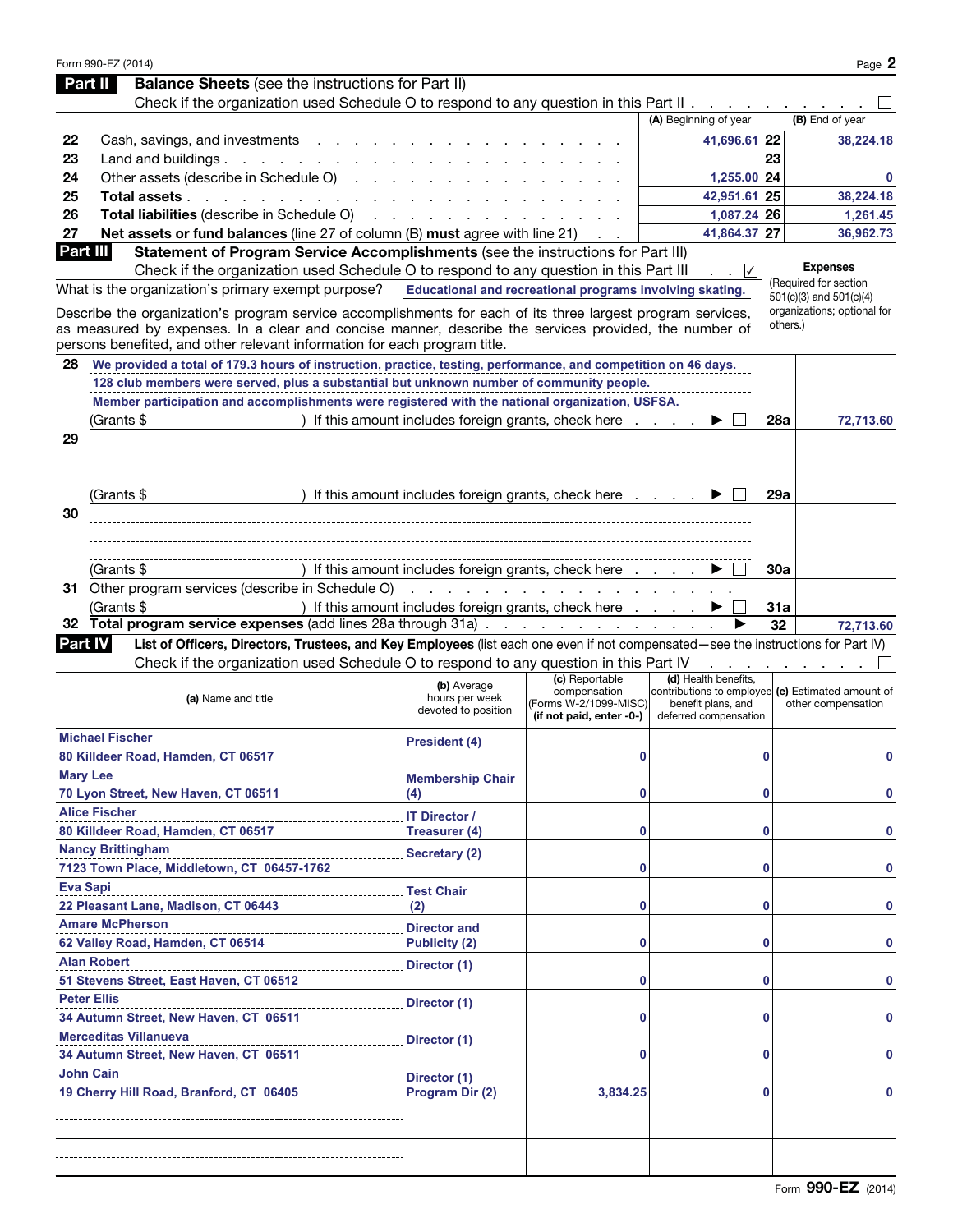|                   | Form 990-EZ (2014)                                                                                                                                                                                                                                                                                                                                                             |                 |            | Page 3         |
|-------------------|--------------------------------------------------------------------------------------------------------------------------------------------------------------------------------------------------------------------------------------------------------------------------------------------------------------------------------------------------------------------------------|-----------------|------------|----------------|
| Part V            | Other Information (Note the Schedule A and personal benefit contract statement requirements in the<br>instructions for Part V) Check if the organization used Schedule O to respond to any question in this Part V                                                                                                                                                             |                 |            |                |
| 33                | Did the organization engage in any significant activity not previously reported to the IRS? If "Yes," provide a<br>detailed description of each activity in Schedule O                                                                                                                                                                                                         | 33              | <b>Yes</b> | <b>No</b><br>✓ |
| 34                | Were any significant changes made to the organizing or governing documents? If "Yes," attach a conformed<br>copy of the amended documents if they reflect a change to the organization's name. Otherwise, explain the<br>change on Schedule O (see instructions)<br>$\sim$                                                                                                     | 34              |            | $\checkmark$   |
| 35a               | Did the organization have unrelated business gross income of \$1,000 or more during the year from business<br>activities (such as those reported on lines 2, 6a, and 7a, among others)?                                                                                                                                                                                        | 35a             |            | $\checkmark$   |
| c                 | If "Yes," to line 35a, has the organization filed a Form 990-T for the year? If "No," provide an explanation in Schedule O<br>Was the organization a section 501(c)(4), 501(c)(5), or 501(c)(6) organization subject to section 6033(e) notice,<br>reporting, and proxy tax requirements during the year? If "Yes," complete Schedule C, Part III                              | 35b<br>35c      |            | $\checkmark$   |
| 36                | Did the organization undergo a liquidation, dissolution, termination, or significant disposition of net assets<br>during the year? If "Yes," complete applicable parts of Schedule N                                                                                                                                                                                           | 36              |            |                |
| 37a<br>b          | Enter amount of political expenditures, direct or indirect, as described in the instructions $\blacktriangleright$   37a<br>Did the organization file Form 1120-POL for this year?                                                                                                                                                                                             | 37 <sub>b</sub> |            |                |
| <b>38a</b>        | Did the organization borrow from, or make any loans to, any officer, director, trustee, or key employee or were<br>any such loans made in a prior year and still outstanding at the end of the tax year covered by this return?                                                                                                                                                | 38a             |            | $\checkmark$   |
| b<br>39<br>а<br>b | If "Yes," complete Schedule L, Part II and enter the total amount involved<br>38b<br>Section 501(c)(7) organizations. Enter:<br>Initiation fees and capital contributions included on line 9<br>39a<br>Gross receipts, included on line 9, for public use of club facilities<br>39b<br>and a state of the state                                                                |                 |            |                |
| 40a               | Section 501(c)(3) organizations. Enter amount of tax imposed on the organization during the year under:<br>section 4911 ▶<br>; section 4912 $\blacktriangleright$<br>; section 4955 $\blacktriangleright$                                                                                                                                                                      |                 |            |                |
| b                 | Section 501(c)(3), 501(c)(4), and 501(c)(29) organizations. Did the organization engage in any section 4958<br>excess benefit transaction during the year, or did it engage in an excess benefit transaction in a prior year<br>that has not been reported on any of its prior Forms 990 or 990-EZ? If "Yes," complete Schedule L, Part I                                      | 40 <sub>b</sub> |            |                |
| d                 | Section 501(c)(3), 501(c)(4), and 501(c)(29) organizations. Enter amount of tax imposed<br>on organization managers or disqualified persons during the year under sections 4912,<br>4955, and 4958.<br>and the company of the company of<br>and the company of the company<br>Section 501(c)(3), 501(c)(4), and 501(c)(29) organizations. Enter amount of tax on line          |                 |            |                |
| е                 | All organizations. At any time during the tax year, was the organization a party to a prohibited tax shelter                                                                                                                                                                                                                                                                   | 40e             |            |                |
| 41                | List the states with which a copy of this return is filed $\blacktriangleright$ none                                                                                                                                                                                                                                                                                           |                 |            |                |
| 42a               | Telephone no. ▶                                                                                                                                                                                                                                                                                                                                                                | 203-288-9599    |            |                |
|                   | Located at > 80 Killdeer Road, Hamden CT<br>$ZIP + 4$<br>Located at $\blacktriangleright$ our minimum construction of the organization have an interest in or a signature or other authority over<br>b At any time during the calendar year, did the organization have an interest in or a signature or                                                                        |                 | 06517-3528 |                |
|                   | a financial account in a foreign country (such as a bank account, securities account, or other financial account)?                                                                                                                                                                                                                                                             | 42b             | Yes   No   | $\checkmark$   |
|                   | If "Yes," enter the name of the foreign country: ▶<br>See the instructions for exceptions and filing requirements for FinCEN Form 114, Report of Foreign Bank and<br>Financial Accounts (FBAR).                                                                                                                                                                                |                 |            |                |
|                   | At any time during the calendar year, did the organization maintain an office outside the U.S.?<br>If "Yes," enter the name of the foreign country: ▶                                                                                                                                                                                                                          | 42c             |            |                |
| 43                | Section 4947(a)(1) nonexempt charitable trusts filing Form 990-EZ in lieu of Form 1041-Check here<br>and enter the amount of tax-exempt interest received or accrued during the tax year $\ldots$<br>43                                                                                                                                                                        |                 |            |                |
| 44a               | Did the organization maintain any donor advised funds during the year? If "Yes," Form 990 must be                                                                                                                                                                                                                                                                              | 44a             | Yes        | No             |
| b                 | Did the organization operate one or more hospital facilities during the year? If "Yes," Form 990 must be<br>completed instead of Form 990-EZ<br>and a complete that the complete the complete theory of the complete theory of the complete theory of the complete theory of the complete theory of the complete theory of the complete theory of the complete theory of the c | 44b             |            |                |
| с                 | Did the organization receive any payments for indoor tanning services during the year?                                                                                                                                                                                                                                                                                         | 44c             |            |                |
| d                 | If "Yes" to line 44c, has the organization filed a Form 720 to report these payments? If "No," provide an<br>explanation in Schedule O<br>and the contract of the contract of the contract of the contract of the contract of                                                                                                                                                  | 44d             |            |                |
| 45а               | Did the organization have a controlled entity within the meaning of section 512(b)(13)?                                                                                                                                                                                                                                                                                        | 45a             |            | $\checkmark$   |
| b                 | Did the organization receive any payment from or engage in any transaction with a controlled entity within the<br>meaning of section 512(b)(13)? If "Yes," Form 990 and Schedule R may need to be completed instead of<br>Form 990-EZ (see instructions) $\ldots$ $\ldots$ $\ldots$ $\ldots$ $\ldots$ $\ldots$ $\ldots$ $\ldots$ $\ldots$ $\ldots$ $\ldots$                    | 45b             |            |                |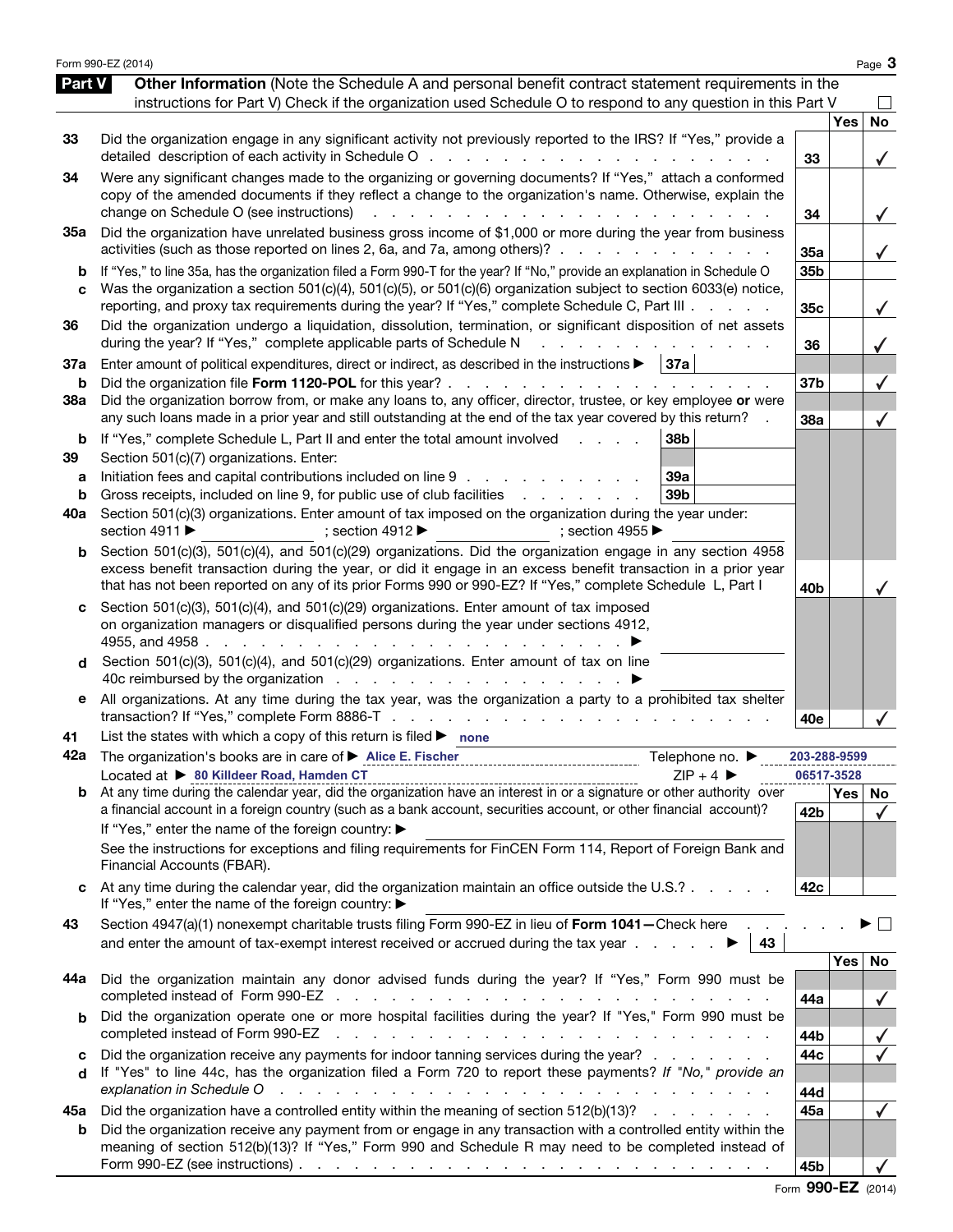| Form 990-EZ (2014) |  |
|--------------------|--|
|                    |  |

|                                                                                                                                                                                                                                                                                                                                                                                                                                           |    | ∣Yes ∣No |  |
|-------------------------------------------------------------------------------------------------------------------------------------------------------------------------------------------------------------------------------------------------------------------------------------------------------------------------------------------------------------------------------------------------------------------------------------------|----|----------|--|
| 46 Did the organization engage, directly or indirectly, in political campaign activities on behalf of or in opposition<br>to candidates for public office? If "Yes," complete Schedule C. Part I.<br><u>in the second contract of the second contract of the second contract of the second contract of the second contract of the second contract of the second contract of the second contract of the second contract of the second </u> | 46 |          |  |
|                                                                                                                                                                                                                                                                                                                                                                                                                                           |    |          |  |

| <b>Part VI</b> | Section 501(c)(3) organizations only                                                                       |
|----------------|------------------------------------------------------------------------------------------------------------|
|                | All section 501(c)(3) organizations must answer questions 47-49b and 52, and complete the tables for lines |
|                | 50 and 51.                                                                                                 |
|                | Check if the organization used Schedule O to respond to any question in this Part VI<br>. 1                |
|                |                                                                                                            |

|    |                                                                                                               |     | 16311 |  |
|----|---------------------------------------------------------------------------------------------------------------|-----|-------|--|
| 47 | Did the organization engage in lobbying activities or have a section 501(h) election in effect during the tax |     |       |  |
|    |                                                                                                               |     |       |  |
| 48 | Is the organization a school as described in section 170(b)(1)(A)(ii)? If "Yes," complete Schedule E          | 48  |       |  |
|    | 49a Did the organization make any transfers to an exempt non-charitable related organization?                 | 49a |       |  |

If "Yes," was the related organization a section 527 organization?  $\ldots$  $\mathbf b$ 

49b 50 Complete this table for the organization's five highest compensated employees (other than officers, directors, trustees and key employees) who each received more than \$100,000 of compensation from the organization. If there is none, enter "None."

| (a) Name and title of each employee | (b) Average<br>hours per week<br>devoted to position | (c) Reportable<br>compensation<br>(Forms W-2/1099-MISC) | (d) Health benefits,<br>contributions to employee<br>benefit plans, and deferred<br>compensation | (e) Estimated amount of<br>other compensation |
|-------------------------------------|------------------------------------------------------|---------------------------------------------------------|--------------------------------------------------------------------------------------------------|-----------------------------------------------|
| <b>None</b>                         |                                                      |                                                         |                                                                                                  |                                               |
|                                     |                                                      |                                                         |                                                                                                  |                                               |
|                                     |                                                      |                                                         |                                                                                                  |                                               |
|                                     |                                                      |                                                         |                                                                                                  |                                               |
|                                     |                                                      |                                                         |                                                                                                  |                                               |

f Total number of other employees paid over \$100,000 . . . .

Complete this table for the organization's five highest compensated independent contractors who each received more than 51 \$100,000 of compensation from the organization. If there is none, enter "None."

| (a) Name and business address of each independent contractor                                  | (b) Type of service                                                                                             | (c) Compensation |
|-----------------------------------------------------------------------------------------------|-----------------------------------------------------------------------------------------------------------------|------------------|
| <b>None</b>                                                                                   |                                                                                                                 |                  |
|                                                                                               |                                                                                                                 |                  |
|                                                                                               |                                                                                                                 |                  |
|                                                                                               |                                                                                                                 |                  |
|                                                                                               |                                                                                                                 |                  |
| Total number of other independent contractors each receiving over \$100,000 ▶<br>d<br>_ _ _ _ | the contract of the contract of the contract of the contract of the contract of the contract of the contract of | None             |

52 Did the organization complete Schedule A? Note. All section 501(c)(3) organizations must attach a

completed Schedule A  $\blacktriangleright \Box$  Yes  $\Box$  No

Under penalties of perjury, I declare that I have examined this return, including accompanying schedules and statements, and to the best of my knowledge and belief, it is true, correct, and complete. Declaration of preparer (other than officer) is based on all information of which preparer has any knowledge.

|                         | alice E. Fiocher                                    |                                                                                              |      | November 12, 2015                                   |  |  |  |  |  |
|-------------------------|-----------------------------------------------------|----------------------------------------------------------------------------------------------|------|-----------------------------------------------------|--|--|--|--|--|
| Sign<br><b>Here</b>     | Signature of officer<br>Alice E. Fischer, Treasurer |                                                                                              |      | Date                                                |  |  |  |  |  |
|                         | Type or print name and title                        |                                                                                              |      |                                                     |  |  |  |  |  |
| Paid<br><b>Preparer</b> | Print/Type preparer's name                          | Preparer's signature                                                                         | Date | <b>PTIN</b><br>Check $\Box$<br>if.<br>self-employed |  |  |  |  |  |
| <b>Use Only</b>         | Firm's name $\blacktriangleright$                   |                                                                                              |      | Firm's EIN ▶                                        |  |  |  |  |  |
|                         | Firm's address $\blacktriangleright$                |                                                                                              |      | Phone no.                                           |  |  |  |  |  |
|                         |                                                     | May the IRS discuss this return with the preparer shown above? See instructions<br>No<br>Yes |      |                                                     |  |  |  |  |  |

Form 990-EZ (2014)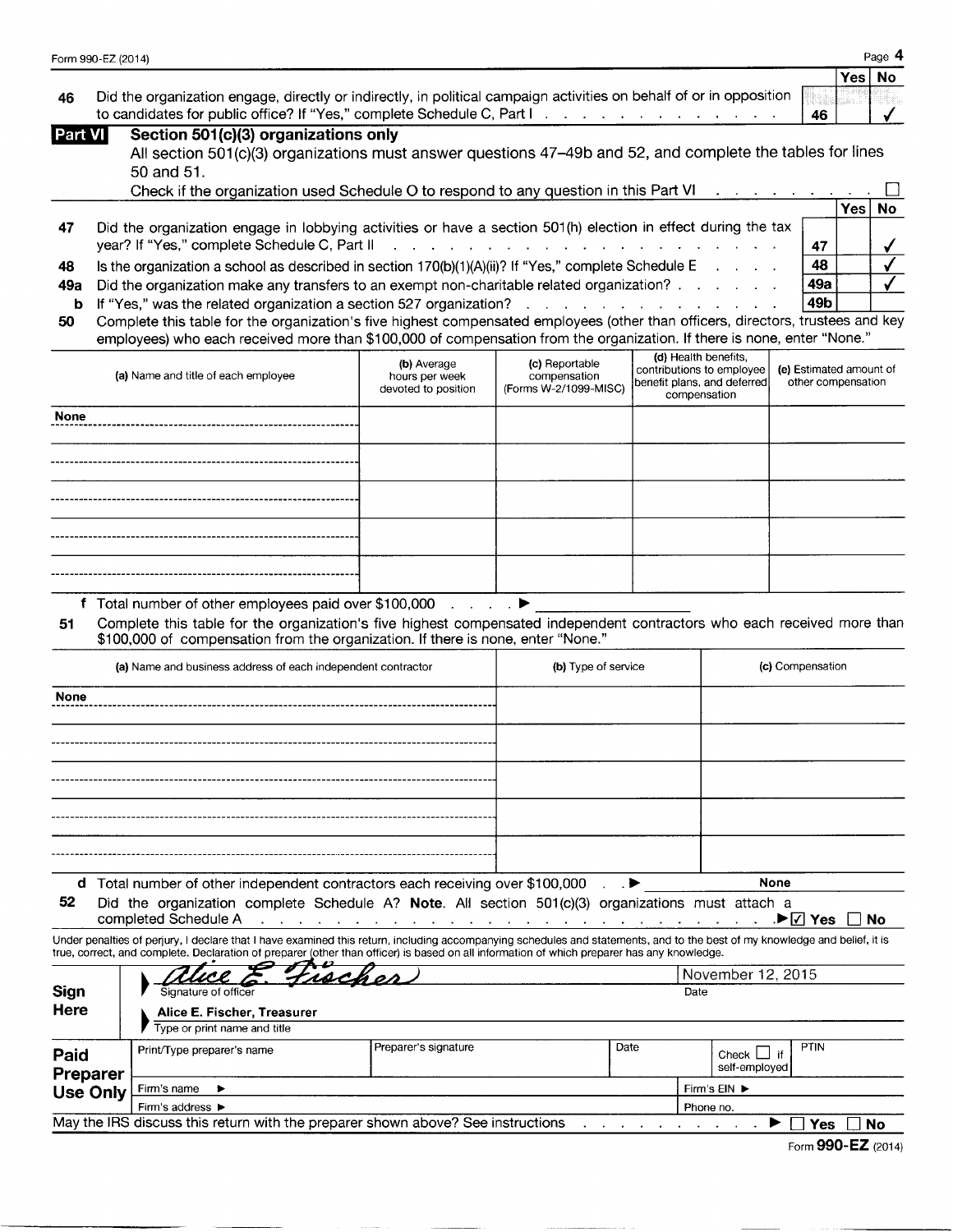**SCHEDULE A (Form 990 or 990-EZ)**

**Public Charity Status and Public Support Complete if the organization is a section 501(c)(3) organization or a section 4947(a)(1) nonexempt charitable trust.**

## ▶ Attach to Form 990 or Form 990-EZ.

**Open to Public** 

OMB No. 1545-0047

20**14**

| Department of the Treasury | AWWW. WITH YOU OI I VIIII YOU LEE                                                                           |                                            | <b>ODEN IO FUDI</b> |
|----------------------------|-------------------------------------------------------------------------------------------------------------|--------------------------------------------|---------------------|
| Internal Revenue Service   | <b> ▶ Information about Schedule A (Form 990 or 990-EZ) and its instructions is at www.irs.gov/form990.</b> |                                            | <b>Inspection</b>   |
| Name of the organization   |                                                                                                             | $^{\prime}$ Emplover identification number |                     |

|               | Name of the organization                                                                               | Employer identification number |  |  |  |  |  |  |
|---------------|--------------------------------------------------------------------------------------------------------|--------------------------------|--|--|--|--|--|--|
|               | Yale Figure Skating Club, Inc.                                                                         | 74-3153418                     |  |  |  |  |  |  |
| <b>Part I</b> | <b>Reason for Public Charity Status (All organizations must complete this part.) See instructions.</b> |                                |  |  |  |  |  |  |

The organization is not a private foundation because it is: (For lines 1 through 11, check only one box.)

- **1** A church, convention of churches, or association of churches described in **section 170(b)(1)(A)(i).**
- **2** A school described in **section 170(b)(1)(A)(ii).** (Attach Schedule E.)
- **3** A hospital or a cooperative hospital service organization described in **section 170(b)(1)(A)(iii).**
- **4** A medical research organization operated in conjunction with a hospital described in **section 170(b)(1)(A)(iii).** Enter the hospital's name, city, and state:
- **5**  $\Box$  An organization operated for the benefit of a college or university owned or operated by a governmental unit described in **section 170(b)(1)(A)(iv).** (Complete Part II.)
- **6** A federal, state, or local government or governmental unit described in **section 170(b)(1)(A)(v).**
- **7** An organization that normally receives a substantial part of its support from a governmental unit or from the general public described in **section 170(b)(1)(A)(vi).** (Complete Part II.)
- **8** A community trust described in **section 170(b)(1)(A)(vi).** (Complete Part II.)
- **9**  $\Box$  An organization that normally receives: (1) more than 33<sup>1</sup>/<sub>3</sub>% of its support from contributions, membership fees, and gross receipts from activities related to its exempt functions—subject to certain exceptions, and (2) no more than 331/3% of its support from gross investment income and unrelated business taxable income (less section 511 tax) from businesses acquired by the organization after June 30, 1975. See **section 509(a)(2).** (Complete Part III.)
- **10** An organization organized and operated exclusively to test for public safety. See **section 509(a)(4).**
- 11  $\Box$  An organization organized and operated exclusively for the benefit of, to perform the functions of, or to carry out the purposes of one or more publicly supported organizations described in **section 509(a)(1)** or **section 509(a)(2).** See **section 509(a)(3).** Check the box in lines 11a through 11d that describes the type of supporting organization and complete lines 11e, 11f, and 11g.
	- **a**  $\Box$  **Type I**. A supporting organization operated, supervised, or controlled by its supported organization(s), typically by giving the supported organization(s) the power to regularly appoint or elect a majority of the directors or trustees of the supporting organization. **You must complete Part IV, Sections A and B**.
	- **b Type II**. A supporting organization supervised or controlled in connection with its supported organization(s), by having control or management of the supporting organization vested in the same persons that control or manage the supported organization(s). **You must complete Part IV, Sections A and C**.
	- **c Type III functionally integrated**. A supporting organization operated in connection with, and functionally integrated with, its supported organization(s) (see instructions). **You must complete Part IV, Sections A, D, and E**.
	- **d**  $\Box$  **Type III non-functionally integrated**. A supporting organization operated in connection with its supported organization(s) that is not functionally integrated. The organization generally must satisfy a distribution requirement and an attentiveness requirement (see instructions). **You must complete Part IV, Sections A and D, and Part V**.
	- **e**  $\Box$  Check this box if the organization received a written determination from the IRS that it is a Type I, Type II, Type III functionally integrated, or Type III non-functionally integrated supporting organization.

|       | Enter the number of supported organizations enters and all the set of the number of supported organizations and all the set of the set of the set of the set of the set of the set of the set of the set of the set of the set |              |                                                                                                      |                                                                   |    |                                                         |                                                       |  |
|-------|--------------------------------------------------------------------------------------------------------------------------------------------------------------------------------------------------------------------------------|--------------|------------------------------------------------------------------------------------------------------|-------------------------------------------------------------------|----|---------------------------------------------------------|-------------------------------------------------------|--|
| g     | Provide the following information about the supported organization(s).                                                                                                                                                         |              |                                                                                                      |                                                                   |    |                                                         |                                                       |  |
|       | (i) Name of supported organization                                                                                                                                                                                             | $(ii)$ $EIN$ | (iii) Type of organization<br>(described on lines 1-9<br>above or IRC section<br>(see instructions)) | (iv) Is the organization<br>listed in your governing<br>document? |    | (v) Amount of monetary<br>support (see<br>instructions) | (vi) Amount of<br>other support (see<br>instructions) |  |
|       |                                                                                                                                                                                                                                |              |                                                                                                      | <b>Yes</b>                                                        | No |                                                         |                                                       |  |
| (A)   |                                                                                                                                                                                                                                |              |                                                                                                      |                                                                   |    |                                                         |                                                       |  |
| (B)   |                                                                                                                                                                                                                                |              |                                                                                                      |                                                                   |    |                                                         |                                                       |  |
| (C)   |                                                                                                                                                                                                                                |              |                                                                                                      |                                                                   |    |                                                         |                                                       |  |
| (D)   |                                                                                                                                                                                                                                |              |                                                                                                      |                                                                   |    |                                                         |                                                       |  |
| (E)   |                                                                                                                                                                                                                                |              |                                                                                                      |                                                                   |    |                                                         |                                                       |  |
| Total |                                                                                                                                                                                                                                |              |                                                                                                      |                                                                   |    |                                                         |                                                       |  |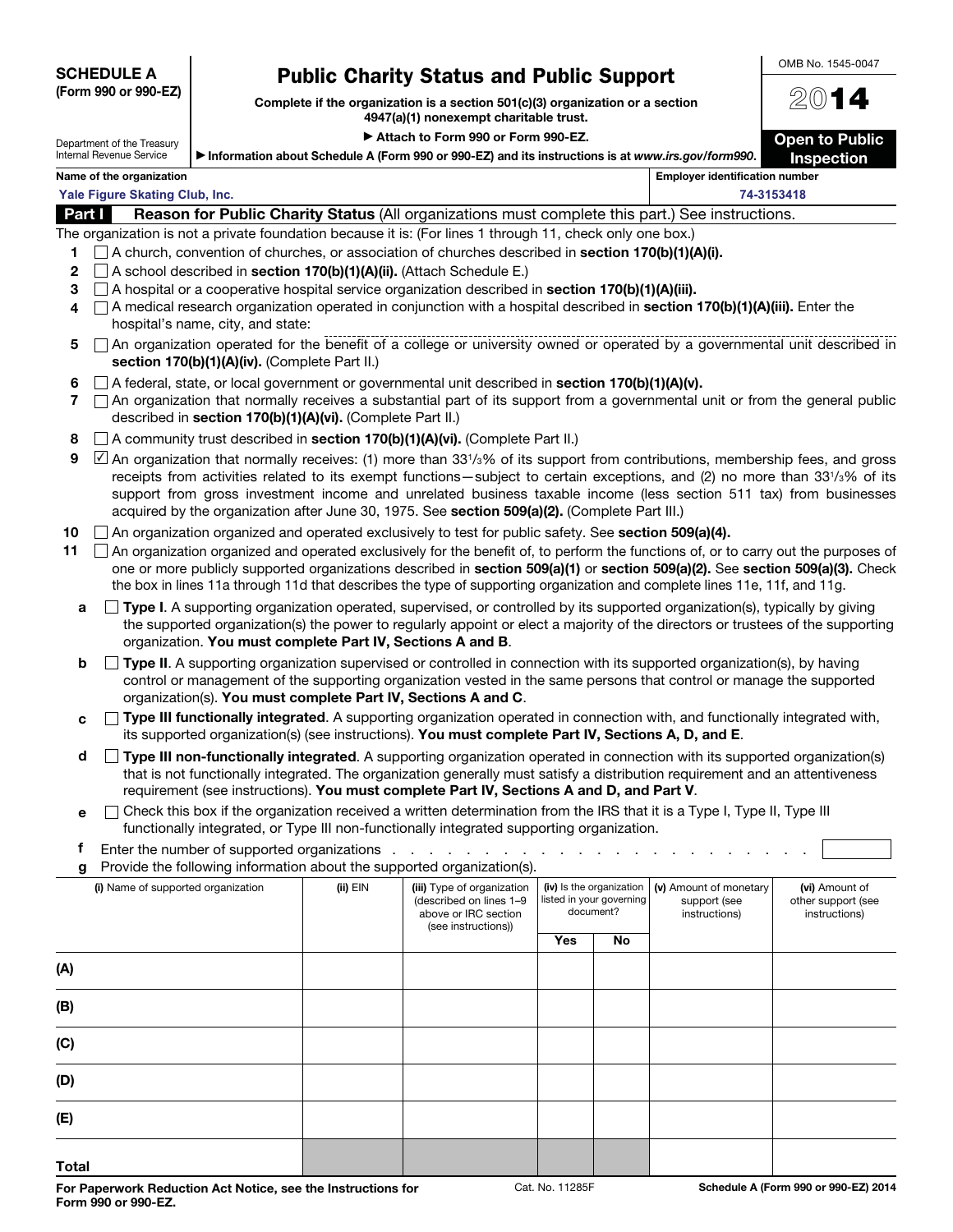### **Part III** Support Schedule for Organizations Described in Section 509(a)(2)

(Complete only if you checked the box on line 9 of Part I or if the organization failed to qualify under Part II. If the organization fails to qualify under the tests listed below, please complete Part II.)

|                                                        | <b>Section A. Public Support</b>                                                                                                                     |              |          |          |            |                                                                                                            |             |
|--------------------------------------------------------|------------------------------------------------------------------------------------------------------------------------------------------------------|--------------|----------|----------|------------|------------------------------------------------------------------------------------------------------------|-------------|
|                                                        | Calendar year (or fiscal year beginning in) ▶                                                                                                        | (a) 2010     | (b) 2011 | (c) 2012 | $(d)$ 2013 | (e) 2014                                                                                                   | (f) Total   |
| 1.                                                     | Gifts, grants, contributions, and membership fees                                                                                                    |              |          |          |            |                                                                                                            |             |
|                                                        | received. (Do not include any "unusual grants.")                                                                                                     | 6,947        | 8,893    | 8,145    | 7,421      | 7,588                                                                                                      | 38,994      |
| $\mathbf{2}$                                           | Gross receipts from admissions, merchandise                                                                                                          |              |          |          |            |                                                                                                            |             |
|                                                        | sold or services performed, or facilities                                                                                                            |              |          |          |            |                                                                                                            |             |
|                                                        | furnished in any activity that is related to the<br>organization's tax-exempt purpose                                                                | 63,665       | 72,787   | 67,557   | 60,916     | \$61,136                                                                                                   | 326,061     |
| 3                                                      | Gross receipts from activities that are not an                                                                                                       |              |          |          |            |                                                                                                            |             |
|                                                        | unrelated trade or business under section 513                                                                                                        | $\bf{0}$     | 0        | 0        | 0          | 0                                                                                                          | $\bf{0}$    |
| 4                                                      | levied<br>Tax<br>revenues<br>for<br>the                                                                                                              |              |          |          |            |                                                                                                            |             |
|                                                        | organization's benefit and either paid                                                                                                               |              |          |          |            |                                                                                                            |             |
|                                                        | to or expended on its behalf<br><b>Contract Contract</b>                                                                                             | $\bf{0}$     | 0        | 0        | 0          | 0                                                                                                          | 0           |
| 5                                                      | The value of services or facilities                                                                                                                  |              |          |          |            |                                                                                                            |             |
|                                                        | furnished by a governmental unit to the                                                                                                              |              |          |          |            |                                                                                                            |             |
|                                                        | organization without charge                                                                                                                          | $\bf{0}$     | $\bf{0}$ | 0        | 0          | 0                                                                                                          |             |
| 6                                                      | Total. Add lines 1 through 5.                                                                                                                        | 70,612       | 81,680   | 75,702   | 68,337     | 68,724                                                                                                     | 365,055     |
| 7a                                                     | Amounts included on lines 1, 2, and 3                                                                                                                |              |          |          |            |                                                                                                            |             |
|                                                        | received from disqualified persons                                                                                                                   | $\bf{0}$     | 0        | 0        | 0          | 0                                                                                                          | $\bf{0}$    |
|                                                        |                                                                                                                                                      |              |          |          |            |                                                                                                            |             |
| b                                                      | Amounts included on lines 2 and 3<br>from other than disqualified<br>received                                                                        |              |          |          |            |                                                                                                            |             |
|                                                        | persons that exceed the greater of \$5,000                                                                                                           |              |          |          |            |                                                                                                            |             |
|                                                        | or 1% of the amount on line 13 for the year                                                                                                          | $\bf{0}$     | 0        | 0        | 0          | 0                                                                                                          | 0           |
| C                                                      | Add lines 7a and 7b<br>$2.14 - 1.1$                                                                                                                  | $\bf{0}$     | $\bf{0}$ | 0        | $\bf{0}$   | $\bf{0}$                                                                                                   | 0           |
| 8                                                      | Public support (Subtract line 7c from                                                                                                                |              |          |          |            |                                                                                                            |             |
|                                                        | $line 6.)$                                                                                                                                           |              |          |          |            |                                                                                                            | 365,055     |
|                                                        | <b>Section B. Total Support</b>                                                                                                                      |              |          |          |            |                                                                                                            |             |
|                                                        | Calendar year (or fiscal year beginning in) ▶                                                                                                        | (a) 2010     | (b) 2011 | (c) 2012 | $(d)$ 2013 | (e) $2014$                                                                                                 | (f) Total   |
| 9                                                      | Amounts from line 6                                                                                                                                  | 70,612       | 81,680   | 75,702   | 68,337     | 68,724                                                                                                     | 365,055     |
| 10a                                                    | Gross income from interest, dividends,                                                                                                               |              |          |          |            |                                                                                                            |             |
|                                                        | payments received on securities loans, rents,                                                                                                        |              |          |          |            |                                                                                                            |             |
|                                                        | royalties and income from similar sources.                                                                                                           | 24           | 49       | 36       | 26         | 29                                                                                                         | \$164       |
| b                                                      | Unrelated business taxable income (less                                                                                                              |              |          |          |            |                                                                                                            |             |
|                                                        | section 511 taxes) from businesses                                                                                                                   |              |          |          |            |                                                                                                            |             |
|                                                        | acquired after June 30, 1975                                                                                                                         | $\bf{0}$     | $\bf{0}$ | 0        | 0          | 0                                                                                                          |             |
| c                                                      | Add lines 10a and 10b                                                                                                                                | 24           | 49       | 36       | 26         | 29                                                                                                         | \$164       |
| 11                                                     | Net income from unrelated business                                                                                                                   |              |          |          |            |                                                                                                            |             |
|                                                        | activities not included in line 10b, whether                                                                                                         |              |          |          |            |                                                                                                            |             |
|                                                        | or not the business is regularly carried on                                                                                                          | $\mathbf{0}$ | $\bf{0}$ | 0        | 0          | 0                                                                                                          | $\mathbf 0$ |
| 12                                                     | Other income. Do not include gain or                                                                                                                 |              |          |          |            |                                                                                                            |             |
|                                                        | loss from the sale of capital assets                                                                                                                 |              |          |          |            |                                                                                                            |             |
|                                                        | (Explain in Part VI.)                                                                                                                                | $\bf{0}$     | 0        | 0        | 165        | 0                                                                                                          | 165         |
| 13                                                     | Total support. (Add lines 9, 10c, 11,                                                                                                                |              |          |          |            |                                                                                                            |             |
|                                                        | and 12.) $\therefore$ $\therefore$ $\therefore$ $\therefore$ $\therefore$ $\therefore$                                                               | 70,636       | 81,729   | 75,738   | \$68,528   | 68,753                                                                                                     | 365,383     |
| 14                                                     | First five years. If the Form 990 is for the organization's first, second, third, fourth, or fifth tax year as a section 501(c)(3)                   |              |          |          |            |                                                                                                            |             |
|                                                        | organization, check this box and stop here                                                                                                           |              |          |          |            | المتابع والمتابع والمتابع والمتابع والمتابع والمتابع والمتابع والمتابع والمتابع والمتابع والمتابع والمتابع |             |
|                                                        | <b>Section C. Computation of Public Support Percentage</b>                                                                                           |              |          |          |            |                                                                                                            |             |
| 15                                                     | Public support percentage for 2014 (line 8, column (f) divided by line 13, column (f)                                                                |              |          |          |            | 15                                                                                                         | 99.91 %     |
| 16                                                     | Public support percentage from 2013 Schedule A, Part III, line 15                                                                                    |              |          |          |            | 16                                                                                                         | 99.73 %     |
| Section D. Computation of Investment Income Percentage |                                                                                                                                                      |              |          |          |            |                                                                                                            |             |
| 17                                                     | Investment income percentage for 2014 (line 10c, column (f) divided by line 13, column (f)                                                           |              |          |          |            | 17                                                                                                         | 0.04%       |
| 18                                                     | Investment income percentage from 2013 Schedule A, Part III, line 17<br>18                                                                           |              |          |          |            |                                                                                                            | 0.18%       |
| 19a                                                    | 33 <sup>1</sup> /3% support tests-2014. If the organization did not check the box on line 14, and line 15 is more than 33 <sup>1</sup> /3%, and line |              |          |          |            |                                                                                                            |             |
|                                                        | 17 is not more than 331/3%, check this box and stop here. The organization qualifies as a publicly supported organization                            |              |          |          |            | $\sqrt{ }$                                                                                                 |             |
| b                                                      | 331/3% support tests - 2013. If the organization did not check a box on line 14 or line 19a, and line 16 is more than 331/3%, and                    |              |          |          |            |                                                                                                            |             |
|                                                        | line 18 is not more than $3313%$ , check this box and stop here. The organization qualifies as a publicly supported organization                     |              |          |          |            |                                                                                                            |             |
| 20                                                     | Private foundation. If the organization did not check a box on line 14, 19a, or 19b, check this box and see instructions                             |              |          |          |            |                                                                                                            |             |

**Schedule A (Form 990 or 990-EZ) 2014**